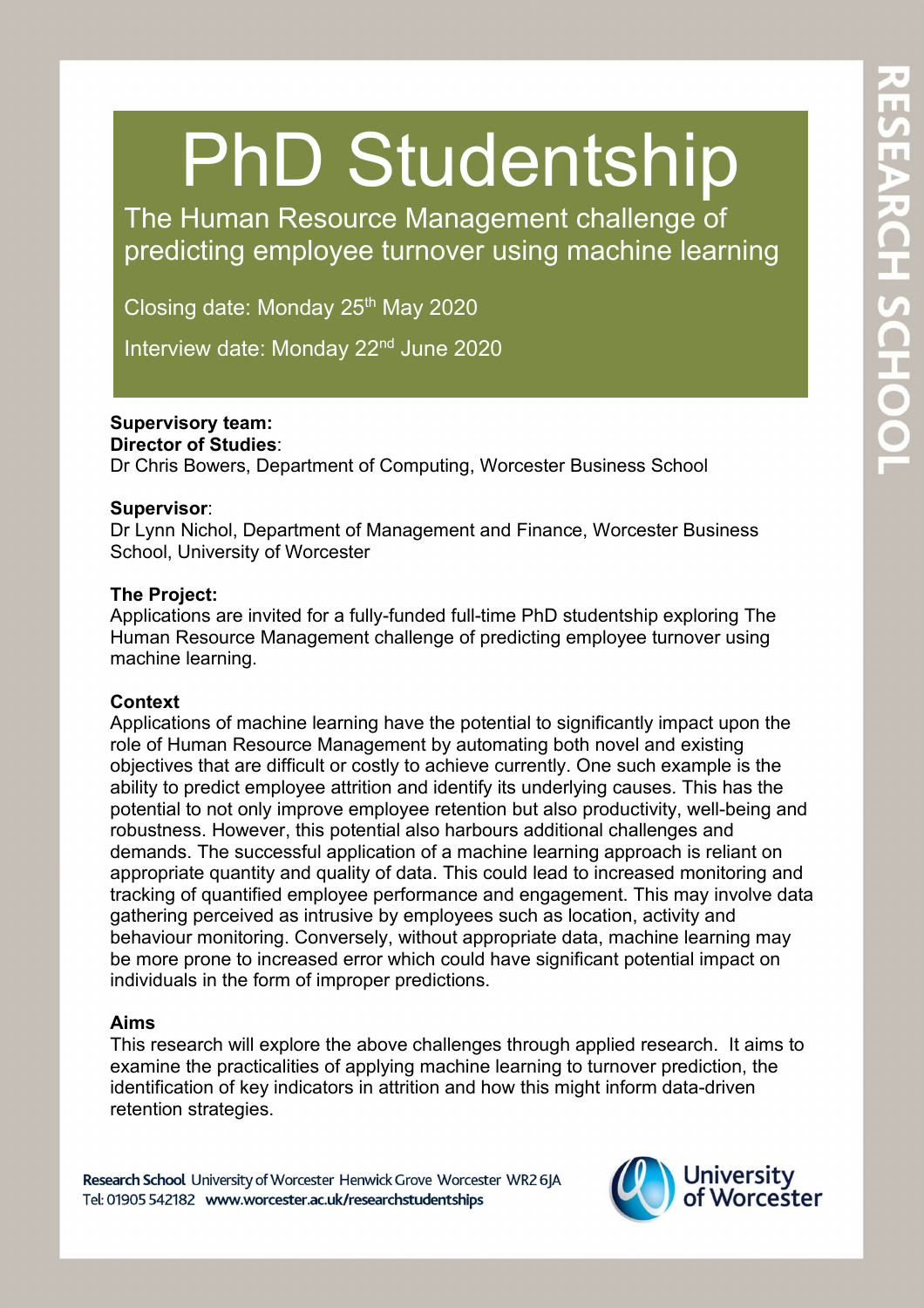## **Objectives**

To design, build and evaluate an employee turnover prediction tool. To examine the performance, capabilities, limitations and challenges of such a system applied in a real-world context.

#### **Indicative methodology**

Evaluate predictive performance of a range of supervised machine learning approaches to a real-world data set. Use statistical methods to identify and describe correlated variables from the real-world data. Use qualitative/quantitative methods to measure impact of related factors and how they influence decision making from either employee or employer perspective.

#### **References**

Harrison, T. Nichol, L. Gatto, M. Wai M. Cox. A. Gold, J (2018) What will be the Surprises for HRD in 2028? A Futures Scenario. *International Journal of HRD Practice, Policy and Research*. Vol 3 No 2 63-71. doi 10.22324/ijhrdppr.3.113.

García, D.L., Nebot, À., & Vellido, A. (2016). Intelligent data analysis approaches to churn as a business problem: a survey. *Knowledge and Information Systems, 51*, 719-774.

Zhao Y., Hryniewicki M.K., Cheng F., Fu B., Zhu X. (2019) Employee Turnover Prediction with Machine Learning: A Reliable Approach. In: Arai K., Kapoor S., Bhatia R. (eds) Intelligent Systems and Applications. Advances in Intelligent Systems and Computing, vol 869. Springer

Tambde, A. Motwani, D. (2019) Employee Churn Rate Prediction and Performance Using Machine Learning. International Journal of Recent Technology and Engineering (IJRTE) 8(2S11):824-826

#### **Essential Criteria:**

Applicants should have or be able to evidence:

- Education to Masters Degree level in a relevant area.
- A First or Upper Second (2.1) Honours Degree

A sound understanding of, and interest in several of the following areas:

- Machine Learning / Artificial Intelligence
- Human Computer Interaction Qualitative / Quantitative Research Methods
- Ability to contribute to research study design
- Computer literacy
- Proficiency in oral and written English
- Ability to organise and meet deadlines
- Good interpersonal skills
- Ability to work independently and contribute to a team
- Commitment and an enthusiastic approach to completing a higher research degree

Research School University of Worcester Henwick Grove Worcester WR2 6JA Tel: 01905 542182 www.worcester.ac.uk/researchstudentships

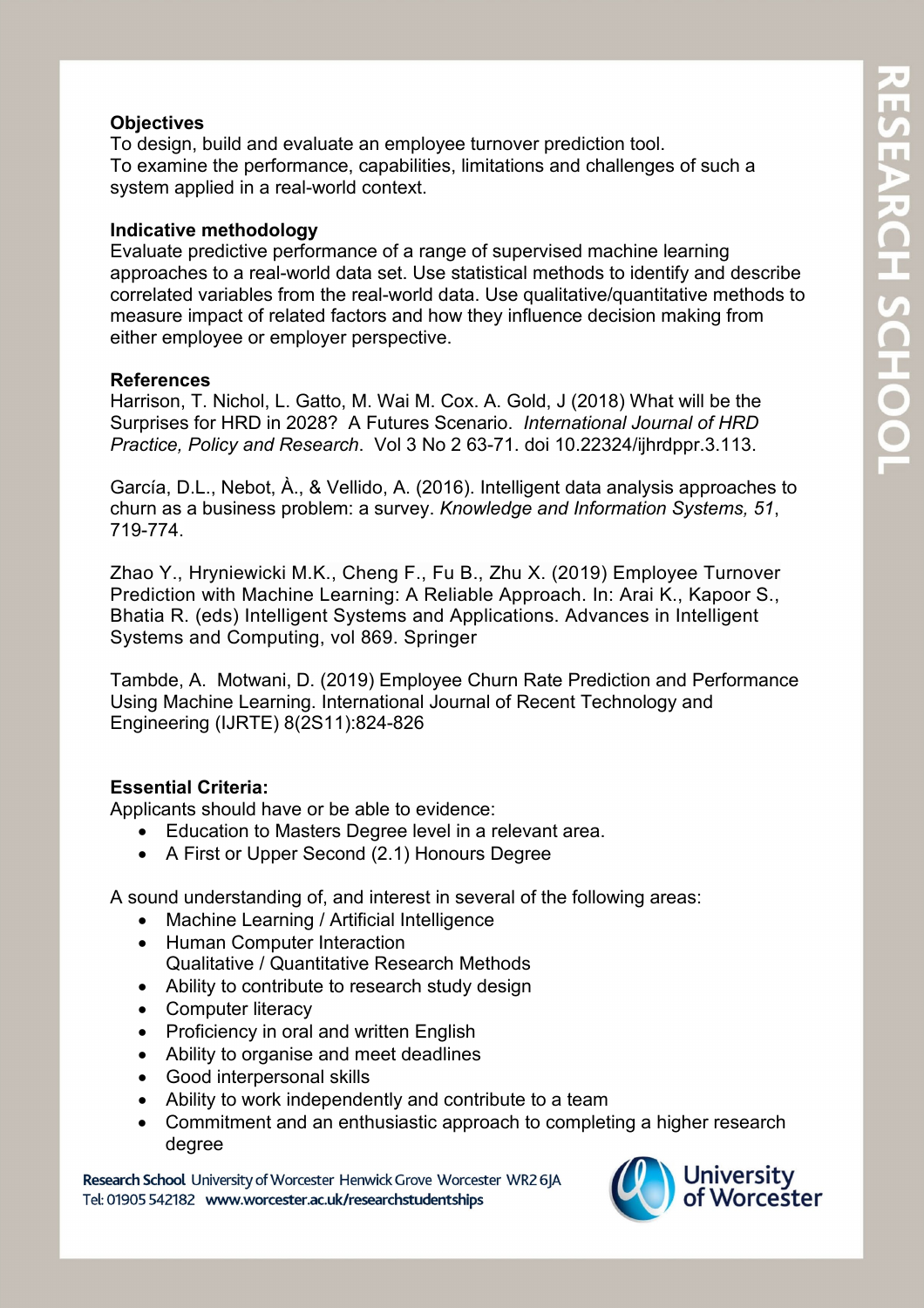## **Desirable Criteria:**

- Existing connections/links with appropriate communities/groups
- Human Resource Management

## **Details of the studentship:**

During the period of your studentship you will receive the following:

- a tax free bursary of £15,009 for a period of 3 years
- a fee-waiver for 4 years
- a budget to support your project costs for the first 3 years of the project
- a laptop
- use of the Research Student Study Space in Research School

You will be expected to play an active role in the life of both the Research School and of Worcester Business School. You will be given opportunities to gain experience in learning and teaching within the School under the guidance of your Director of Studies.

## **Application Process:**

To begin the application process for this studentship please go to our webpage [www.worcester.ac.uk/studentships](http://www.worcester.ac.uk/studentships) and click apply now next to the project you wish to apply for.

## **The Interview:**

The interview will provisionally be held on Monday 22<sup>nd</sup> June 2020. All successful, shortlisted applicants will be interviewed. The interview process normally lasts around one and a half hours in total and includes a meeting with the project supervisors, and an opportunity to view the campus and the Research School.

In advance of interview, shortlisted candidates will be asked to submit:

• A sample of written academic work.

Shortlisted applicants invited for interview will be asked to give a 10-minute presentation based on their proposed research approach.

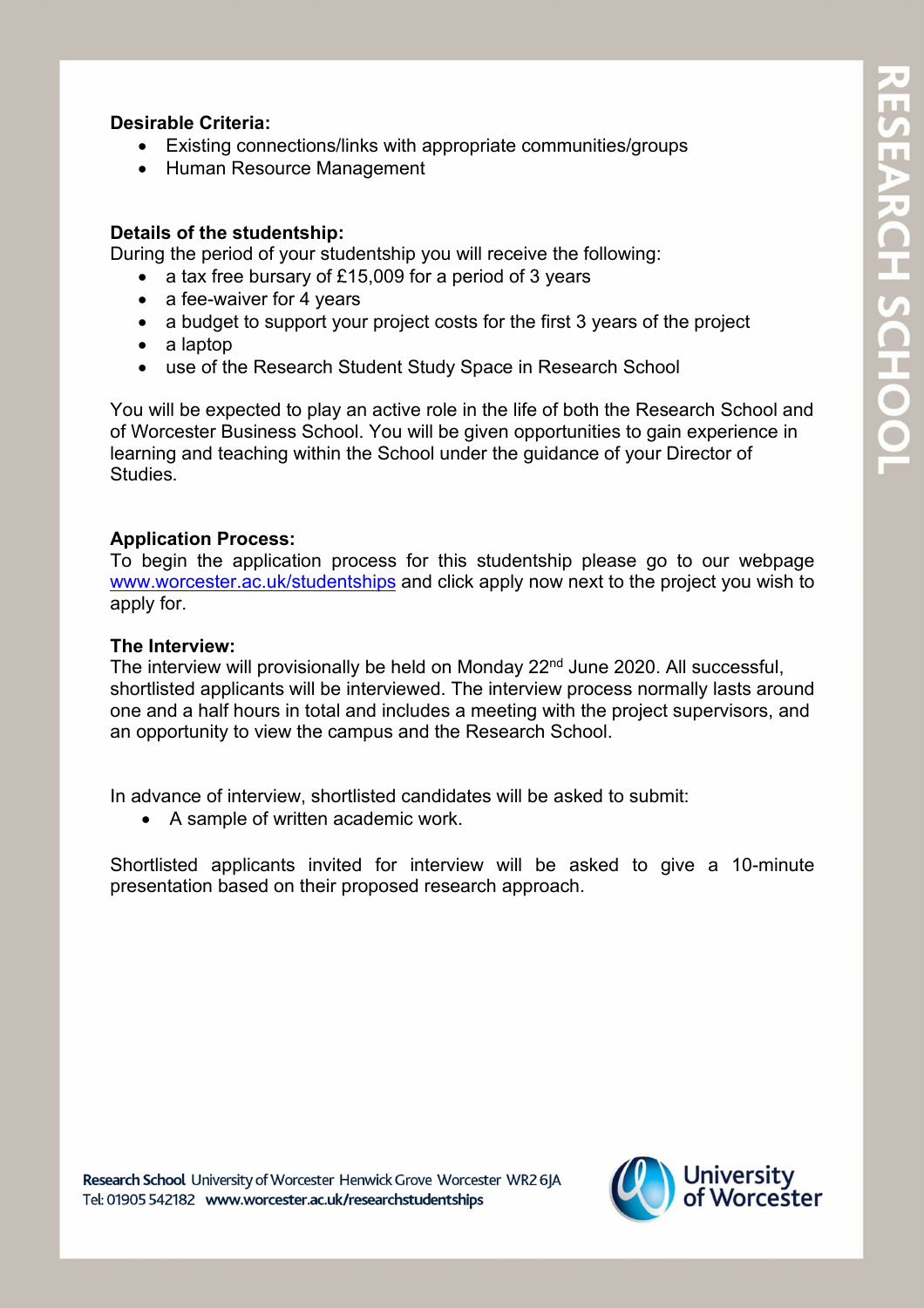## **Research at the University of Worcester:**

Research at the University of Worcester has grown significantly over the last 10 years. This growth is reflected in the outcomes of the Research Excellence Framework (REF 2014). Worcester was the most improved University in the UK based on Research Fortnight's "Research Power" measure, reflecting a more than four-fold increase in the number of staff submitted compared to RAE 2008 and a commensurate increase in the quality of the research. The University will submit 50% more staff to REF 2021 than in 2014 and is expecting significant further improvements in its outcomes. It is also reflected in the increase in Research & Knowledge Exchange funding over this period. The University has been successful in winning funding from a wide range of major funders: Research Councils such as AHRC, BBSRC, ESRC and NERC; major charities such as the Leverhulme Trust, the Alzheimer's Society and the British Academy; health-research funders such as the NIHR, the Department of Health and local NHS Trusts; European funding through Horizon 2020 and Erasmus+; and funding from local, national and global businesses.

The University is focused on research which addresses real world challenges and provides solutions to these challenges:

- **Human Health and Wellbeing** with research groups looking, for example, at mood disorders, dementia care, biomedical research, and violence prevention
- **Sustainable Futures** with research groups looking, for example, at crop protection, eco-system services, aerobiology and sustainability education
- **Professional Education** with research groups looking, for example, at the social psychology of education and the philosophy and ethics of professional practice)
- **Identity and Inclusion** with research groups looking, for example, at social justice, inclusive approaches to sport, religion & society, and Early Modern culture & society

The University continues to provide a robust infrastructure for research. It has a wellestablished Research School which houses its growing research student body and which provides a comprehensive programme of researcher development for staff and students. It established a Research Office in 2013, responsible for research funding, governance and strategy. The University is committed to further developing its research profile, through a strategic approach to its support for and investment in research. Its fully-funded studentships are part of this investment.

#### **Research School**

The Research School is a focal point for all our research students. It provides:

- day-to-day support for our students, both administrative and practical, through our dedicated team
- a Research Student Study Space with both PCs and laptop docking station
- a comprehensive Researcher Development Programme for students and their supervisors
- a programme of student-led conferences and seminars

Research School University of Worcester Henwick Grove Worcester WR2 6JA Tel: 01905 542182 www.worcester.ac.uk/researchstudentships